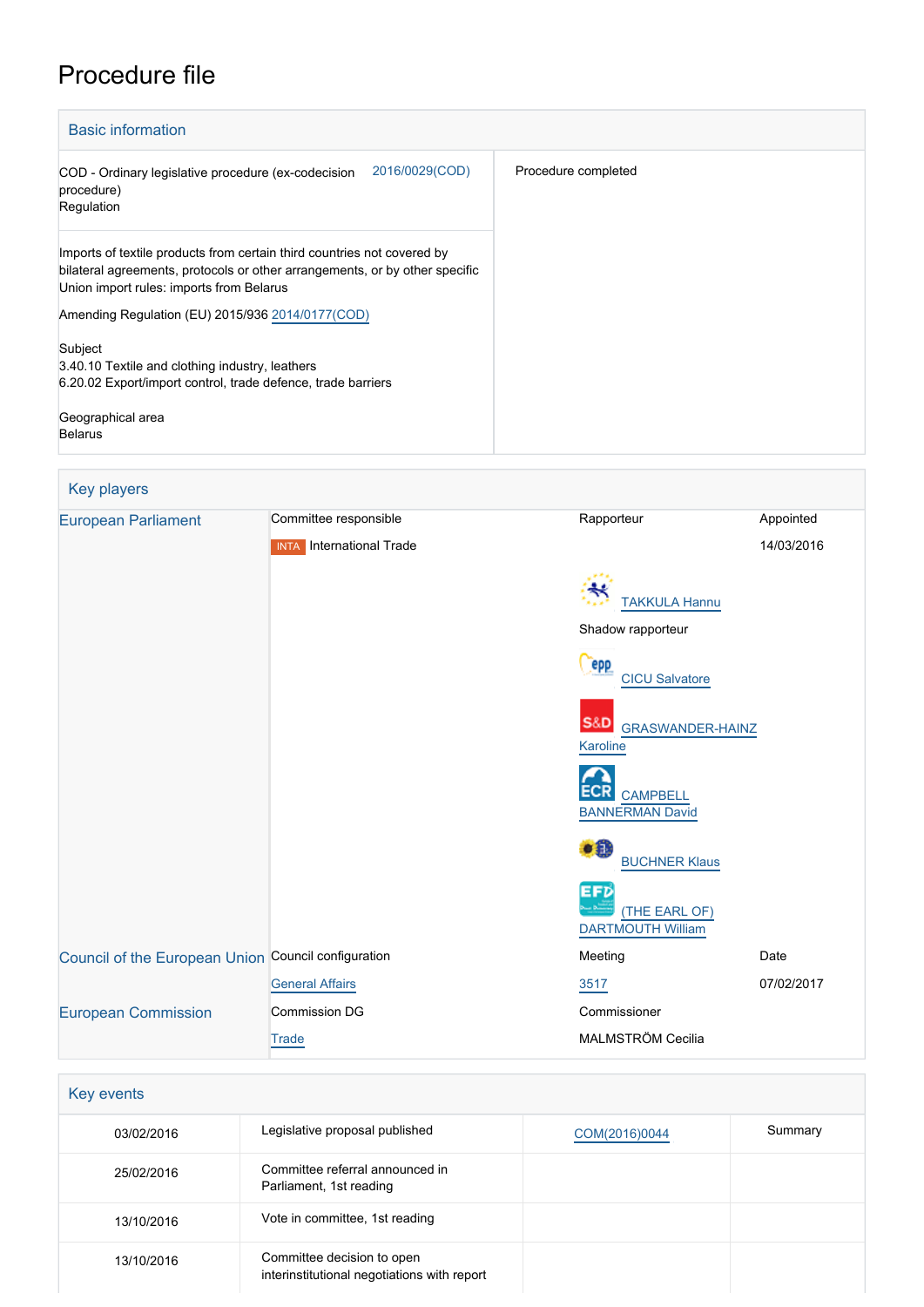|            | adopted in committee                                     |              |         |
|------------|----------------------------------------------------------|--------------|---------|
| 20/10/2016 | Committee report tabled for plenary, 1st<br>reading      | A8-0311/2016 | Summary |
| 19/01/2017 | Results of vote in Parliament                            |              |         |
| 19/01/2017 | Decision by Parliament, 1st reading                      | T8-0006/2017 | Summary |
| 07/02/2017 | Act adopted by Council after Parliament's<br>1st reading |              |         |
| 07/02/2017 | End of procedure in Parliament                           |              |         |
| 15/02/2017 | Final act signed                                         |              |         |
| 03/03/2017 | Final act published in Official Journal                  |              |         |

| <b>Technical information</b> |                                                                |
|------------------------------|----------------------------------------------------------------|
| Procedure reference          | 2016/0029(COD)                                                 |
| Procedure type               | COD - Ordinary legislative procedure (ex-codecision procedure) |
| Procedure subtype            | Legislation                                                    |
| Legislative instrument       | Regulation                                                     |
|                              | Amending Regulation (EU) 2015/936 2014/0177(COD)               |
| Legal basis                  | Treaty on the Functioning of the EU TFEU 207-p2                |
| Other legal basis            | Rules of Procedure EP 159                                      |
| Stage reached in procedure   | Procedure completed                                            |
| Committee dossier            | INTA/8/05685                                                   |

## Documentation gateway

| Legislative proposal                                               | COM(2016)0044  | 03/02/2016 | EC.       | Summary |
|--------------------------------------------------------------------|----------------|------------|-----------|---------|
| Committee draft report                                             | PE585.811      | 29/08/2016 | EP        |         |
| Amendments tabled in committee                                     | PE589.303      | 19/09/2016 | EP        |         |
| Amendments tabled in committee                                     | PE589.304      | 19/09/2016 | EP        |         |
| Committee report tabled for plenary, 1st<br>reading/single reading | A8-0311/2016   | 20/10/2016 | EP        | Summary |
| Text adopted by Parliament, 1st reading/single<br>reading          | T8-0006/2017   | 19/01/2017 | EP        | Summary |
| Commission response to text adopted in plenary                     | SP(2017)113    | 13/02/2017 | <b>EC</b> |         |
| Draft final act                                                    | 00054/2016/LEX | 15/02/2017 | CSL       |         |

### Additional information

Research document [Briefing](http://www.europarl.europa.eu/thinktank/en/document.html?reference=EPRS_BRI(2016)586617)

## Final act

 [Regulation 2017/354](https://eur-lex.europa.eu/smartapi/cgi/sga_doc?smartapi!celexplus!prod!CELEXnumdoc&lg=EN&numdoc=32017R0354) [OJ L 057 03.03.2017, p. 0031](https://eur-lex.europa.eu/legal-content/EN/TXT/?uri=OJ:L:2017:057:TOC) Summary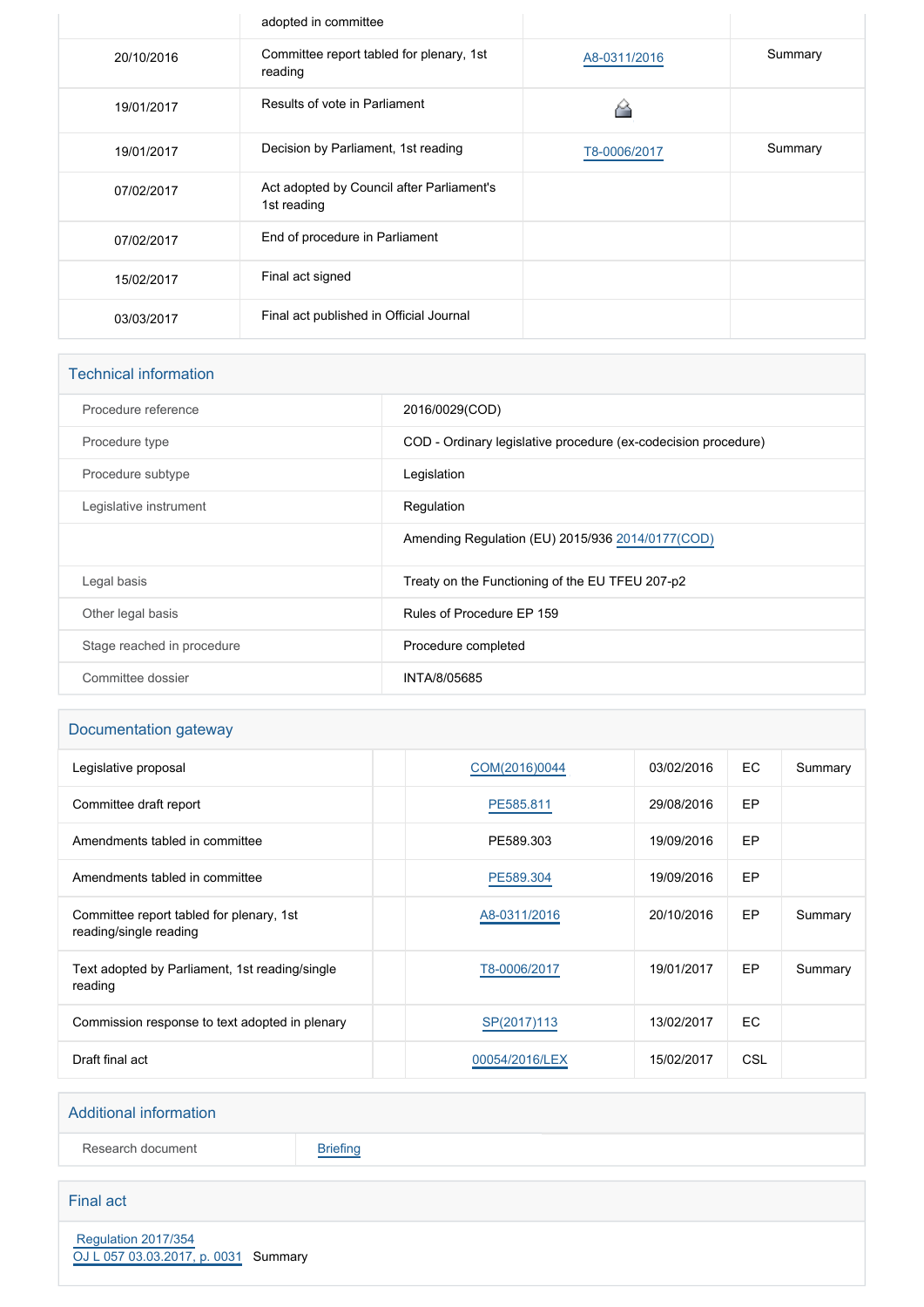PURPOSE: to abolish the autonomous quotas on imports of textiles and clothing originating in Belarus.

PROPOSED ACT: Regulation of the European Parliament and of the Council.

ROLE OF THE EUROPEAN PARLIAMENT: the European Parliament decides in accordance with the ordinary legislative procedure and on an equal footing with the Council.

BACKGROUND: [Regulation \(EU\) 2015/936](http://www.europarl.europa.eu/oeil/popups/ficheprocedure.do?reference=2014/0177(COD)&l=en) of the European Parliament and of the Council establishes common rules for imports of textile products from certain third countries not covered by bilateral agreements, protocols or other arrangements, or by other specific Union import rules.

The release of the political prisoners on 22 August 2015 was an important step, which together with several positive initiatives undertaken by Belarus over the last two years contributed to the improvement of EU-Belarus relations.

The Commission considers that it is necessary to recognise the positive political developments between the European Union and Belarus and to further improve bilateral relations.

CONTENT: recognising the positive political developments in relations between the European Union and Belarus and in order to further improve bilateral relations, the Commission proposes to abolish the autonomous quotas on imports of textiles and clothing originating in Belarus, also considering their limited use. To that effect, Annexes II and III of Regulation (EU) 2015/936 should be amended accordingly.

In addition, this opportunity will be seized to correct erroneous CN codes and to introduce the official names of the Republic of Belarus and the Democratic People's Republic of Korea according to the 2011 Interinstitutional Style Guide of the European Union, as well as to increase the period of validity of import authorisations from six to nine months in order to facilitate administrative procedures.

## Imports of textile products from certain third countries not covered by bilateral agreements, protocols or other arrangements, or by other specific Union import rules: imports from Belarus

The Committee on International Trade adopted the report by Hannu TAKKULA (ADLE, FI) on the proposal for a regulation of the European Parliament and of the Council amending Regulation (EU) 2015/936 of the European Parliament and of the Council on common rules for imports of textile products from certain third countries not covered by bilateral agreements, protocols or other arrangements, or by other specific Union import rules.

The committee recommended that the European Parliaments position adopted at first reading, following the ordinary legislative procedure, should amend the Commission proposal as follows:

Quotas on outward processing traffic: the amended text stressed that the removal of the autonomous quotas on imports of textiles and clothing originating in Belarus implies that the quotas on outward processing traffic are no longer necessary. However, Members stated that the logical consequence of the abolition of autonomous quotas on import of textiles and clothing originating in Belarus should be the deletion from Regulation (EU) 2015/936 of all provisions relating to quotas on outward processing traffic.

Human Rights: in a new recital, Members stated that EU-Belarus relations should be based on common values, especially with regard to human rights, democracy and the rule of law and it should be recalled that the human rights situation in the Republic of Belarus remains a concern to the Union, in particular issues such as the death penalty which should be abolished.

# Imports of textile products from certain third countries not covered by bilateral agreements, protocols or other arrangements, or by other specific Union import rules: imports from Belarus

The European Parliament adopted by 549 votes to 87, with 33 abstentions, a legislative resolution on the proposal for a regulation of the European Parliament and of the Council amending Regulation (EU) 2015/936 of the European Parliament and of the Council on common rules for imports of textile products from certain third countries not covered by bilateral agreements, protocols or other arrangements, or by other specific Union import rules.

[Regulation \(EU\) 2015/936](http://eur-lex.europa.eu/legal-content/EN/TXT/PDF/?uri=CELEX:32015R0936&from=EN) of the European Parliament and of the Council lays down the common rules for imports of textile products from certain third countries not covered by bilateral agreements, protocols or other arrangements, or by other specific Union import rules.

The European Parliaments position adopted at first reading, following the ordinary legislative procedure, amended the Commission proposal as follows:

Quotas on outward processing traffic: taking account of the positive political developments between the Union and Belarus, the Regulation should repeal the autonomous quotas on imports of textiles and clothing originating in Belarus, provided for in Annexes II and III to Regulation (EU) 2015/936, without prejudice to the Unions ability to have recourse to quotas in the future should the human rights situation in Belarus seriously deteriorate.

According to the amended text, the removal of autonomous quotas on imports of textiles and clothing originating in Belarus implies that the quotas on outward processing traffic are no longer necessary. As a result, Article 4(2) and Chapter V of Regulation (EU) 2015/936, together with Annex V thereto should be deleted.

Delegated acts: Article 31 of the Regulation concerning the adoption of delegated acts has been amended accordingly.